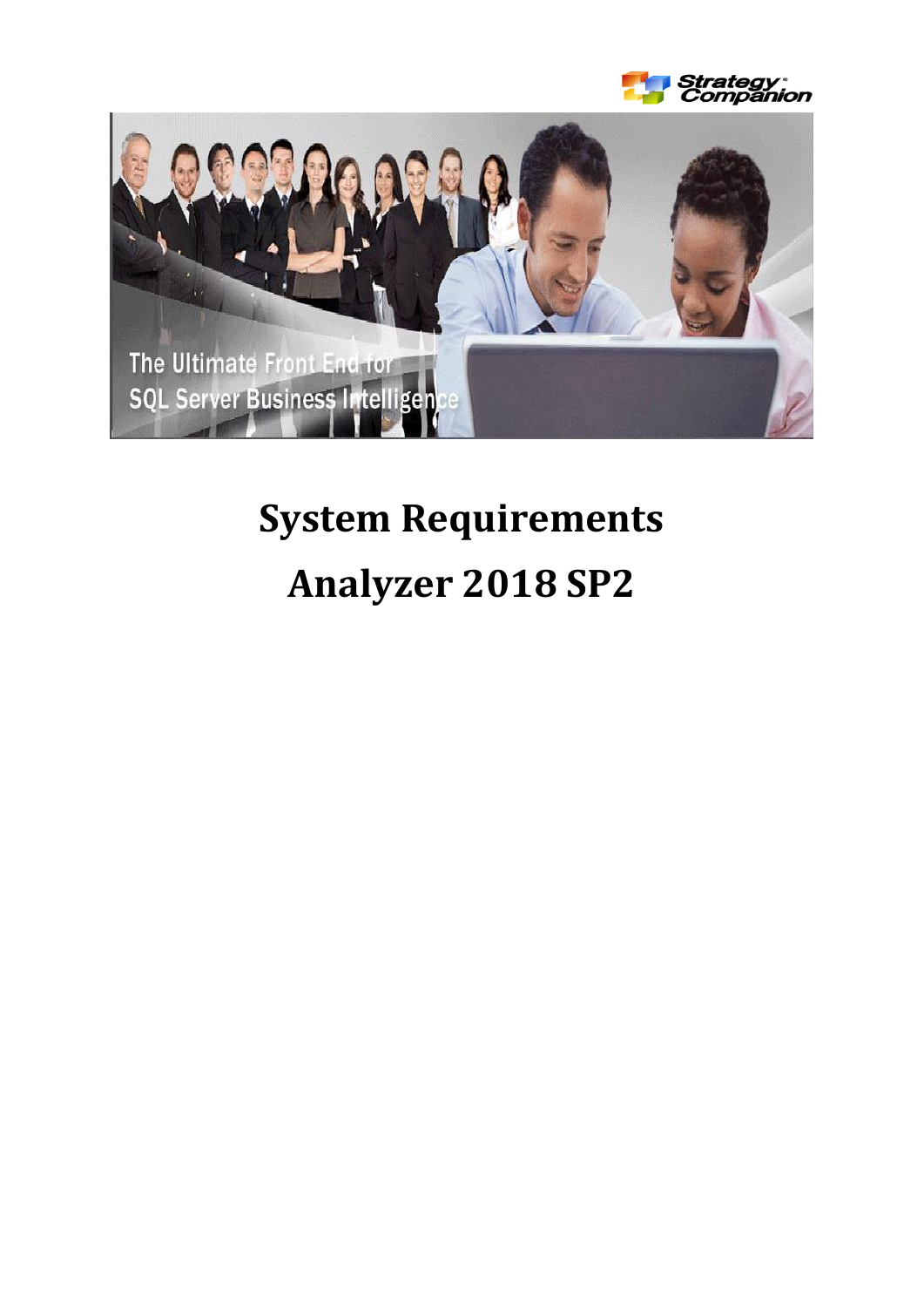

## <span id="page-1-0"></span>**Table of Contents**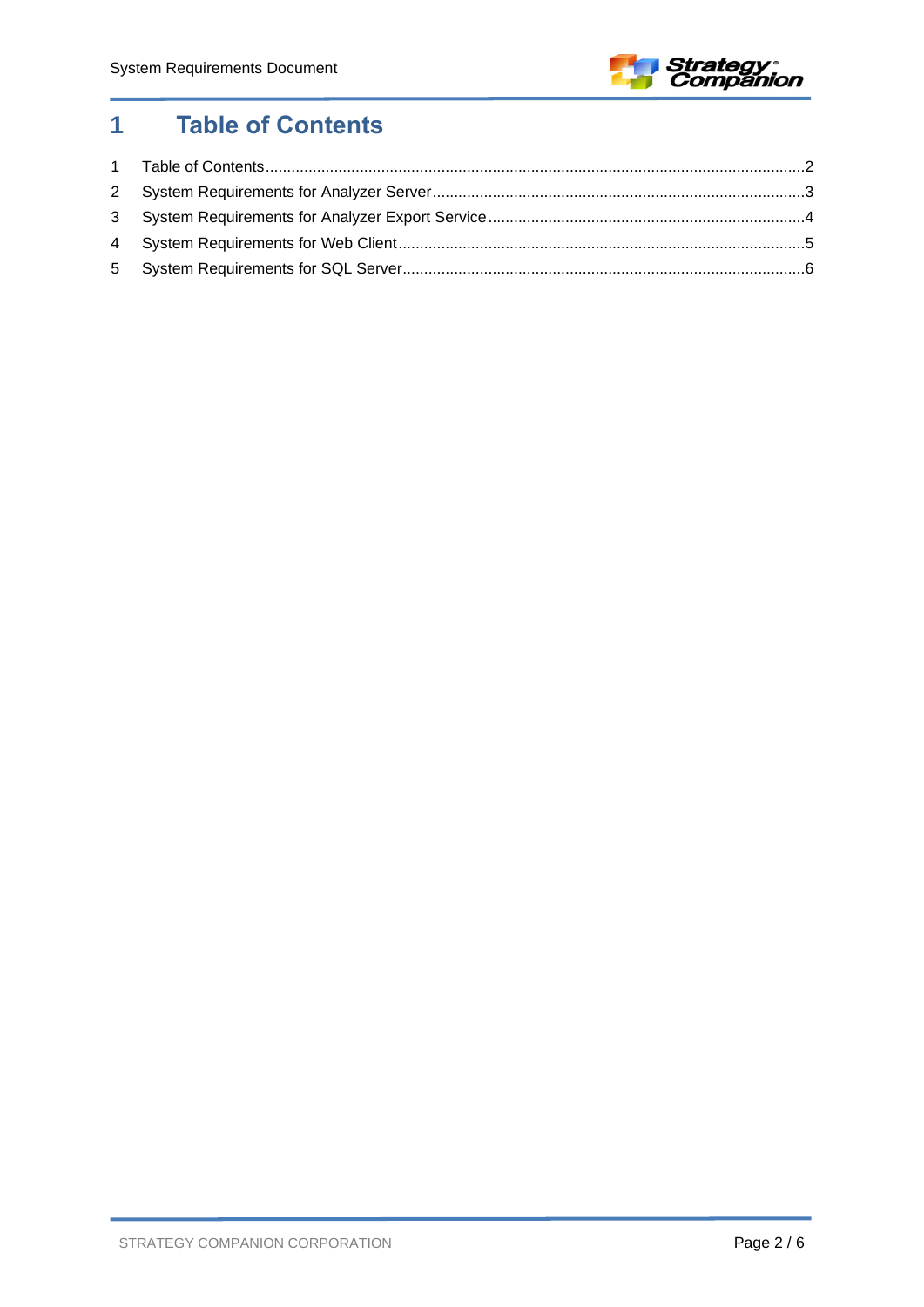

## <span id="page-2-0"></span>**2 System Requirements for Analyzer Server**

Prior to installing Analyzer 2018 SP2, you need to ensure that the following hardware and software are already installed on your machine.

| Operating system           | Analyzer Server only runs on 64-bit editions of the following versions of<br>Windows:                                                                                                                                                                                                                                                                         |
|----------------------------|---------------------------------------------------------------------------------------------------------------------------------------------------------------------------------------------------------------------------------------------------------------------------------------------------------------------------------------------------------------|
|                            | Windows Server 2019<br>Windows Server 2016<br>Windows Server 2012 R2<br><b>Windows Server 2012</b><br>$\bullet$<br>Windows 10 Professional or Enterprise<br>Windows 8.1 Pro or Enterprise<br>٠<br>Windows 8 Pro or Enterprise                                                                                                                                 |
|                            |                                                                                                                                                                                                                                                                                                                                                               |
| Hardware resources         | Hard disk space:                                                                                                                                                                                                                                                                                                                                              |
|                            | 500 MB                                                                                                                                                                                                                                                                                                                                                        |
|                            | Memory:                                                                                                                                                                                                                                                                                                                                                       |
|                            | 8 GB RAM                                                                                                                                                                                                                                                                                                                                                      |
|                            | Processor:                                                                                                                                                                                                                                                                                                                                                    |
|                            | x64 compatible processor                                                                                                                                                                                                                                                                                                                                      |
| <b>Additional software</b> | Microsoft .NET Framework 3.5<br>٠<br>Microsoft .NET Framework 4.5<br>Microsoft Internet Information Services 7<br>Microsoft <sup>®</sup> SQL Server <sup>®</sup> 2012 Native Client (or above)<br>Microsoft® SQL Server® 2012 ADOMD.NET (or above)<br>$\bullet$<br>Microsoft <sup>®</sup> SQL Server <sup>®</sup> 2012 Analysis Management Objects (or above) |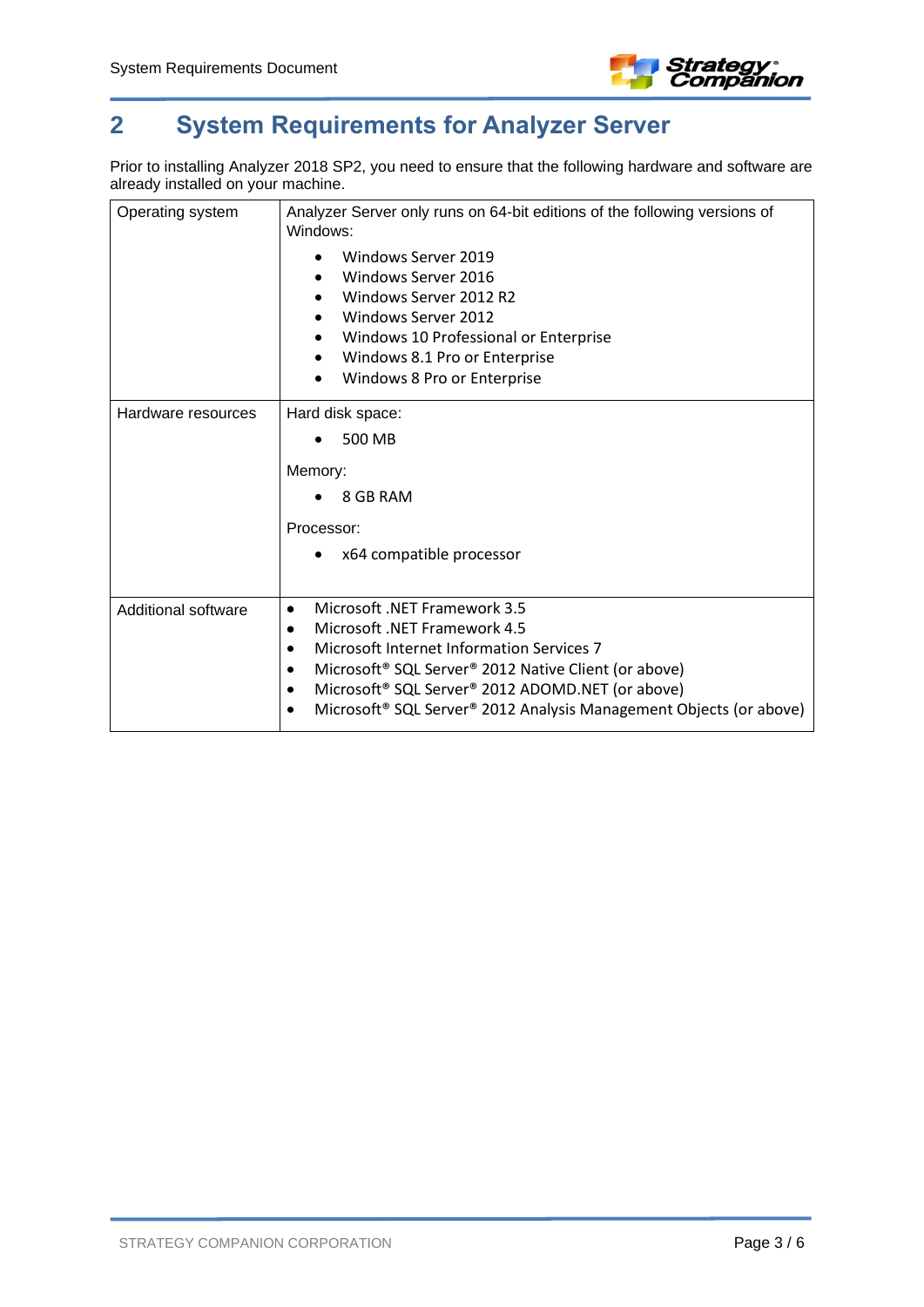

## <span id="page-3-0"></span>**3 System Requirements for Analyzer Export Service**

Prior to installing Analyzer Export Service, you need to ensure that the following hardware and is already installed on your machine.

| Operating system    | Analyzer Export Service only runs on 64-bit editions of the following<br>versions of Windows:                                                                                                                                                         |
|---------------------|-------------------------------------------------------------------------------------------------------------------------------------------------------------------------------------------------------------------------------------------------------|
|                     | Windows Server 2019<br>$\bullet$<br>Windows Server 2016<br>$\bullet$<br>Windows Server 2012 R2<br>٠<br>Windows Server 2012<br>$\bullet$<br>Windows 10 (except Mobile and IoT Core edition)<br>٠<br>Windows 8.1<br>$\bullet$<br>Windows 8<br>$\bullet$ |
| Hardware resources  | Hard disk space:                                                                                                                                                                                                                                      |
|                     | 500 MB<br>٠                                                                                                                                                                                                                                           |
|                     | Memory:                                                                                                                                                                                                                                               |
|                     | 8 GB RAM                                                                                                                                                                                                                                              |
| Additional software | Microsoft .NET Framework 4 (or above)<br>٠                                                                                                                                                                                                            |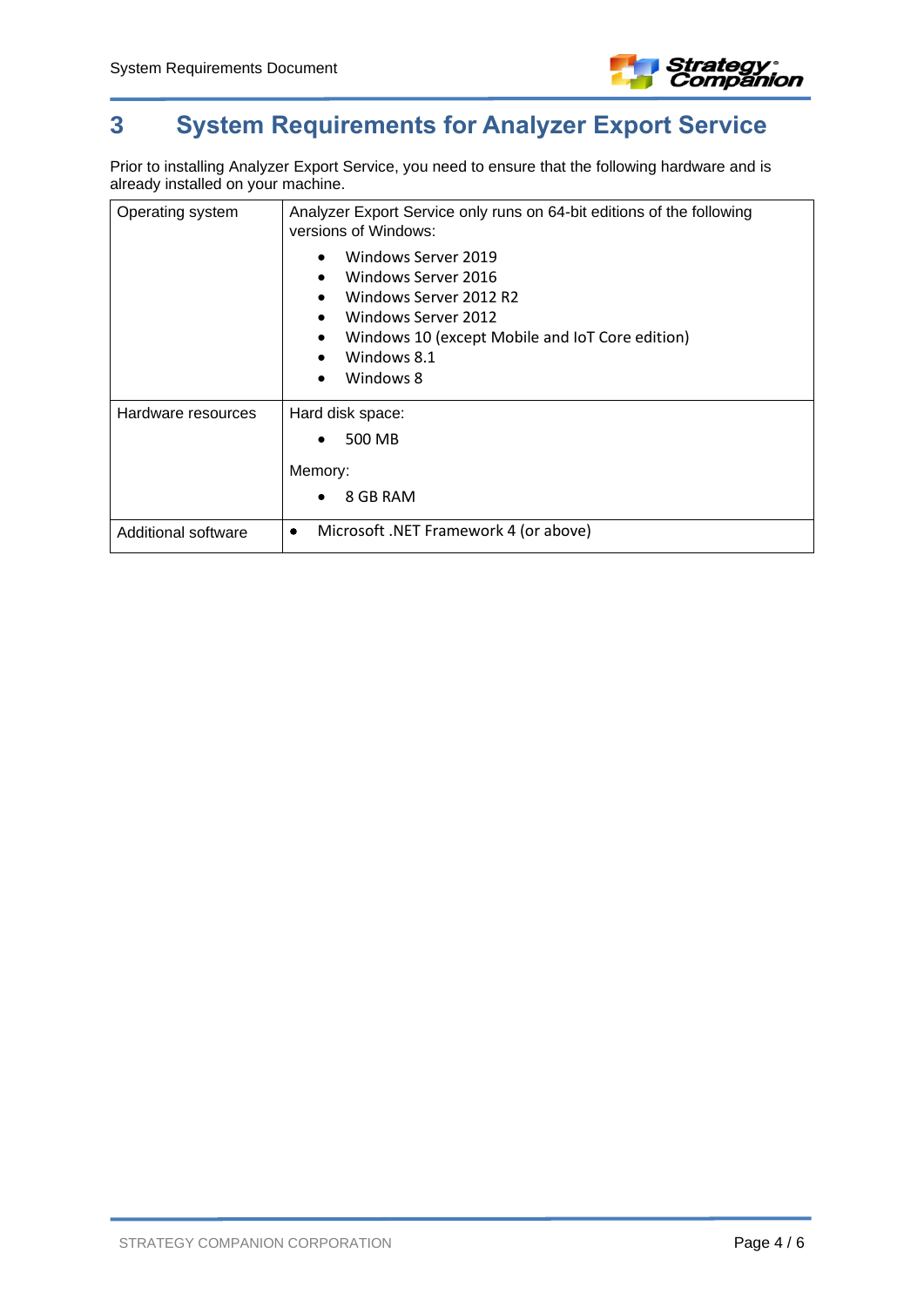

## <span id="page-4-0"></span>**4 System Requirements for Web Client**

There is no client installation for Analyzer. The following table shows the supported browsers for Analyzer 2018 SP2 web client.

| Supported browsers | Supported:                                                                                                                                                                                                                                                                                        |
|--------------------|---------------------------------------------------------------------------------------------------------------------------------------------------------------------------------------------------------------------------------------------------------------------------------------------------|
|                    | Microsoft Edge & Internet Explorer 11 on Windows<br>$\bullet$<br>Apple Safari on Mac and iOS 10<br>$\bullet$<br>Google Chrome on Windows<br>٠                                                                                                                                                     |
|                    | <b>Note</b><br>Analyzer 2018 SP2 now uses IE11 Standard View that supports newer<br>version of JavaScript and SVG which in turn improves the user charting<br>experience.<br>Other browsers that are not listed, most of the functionality can be<br>performed, but there may be some exceptions. |